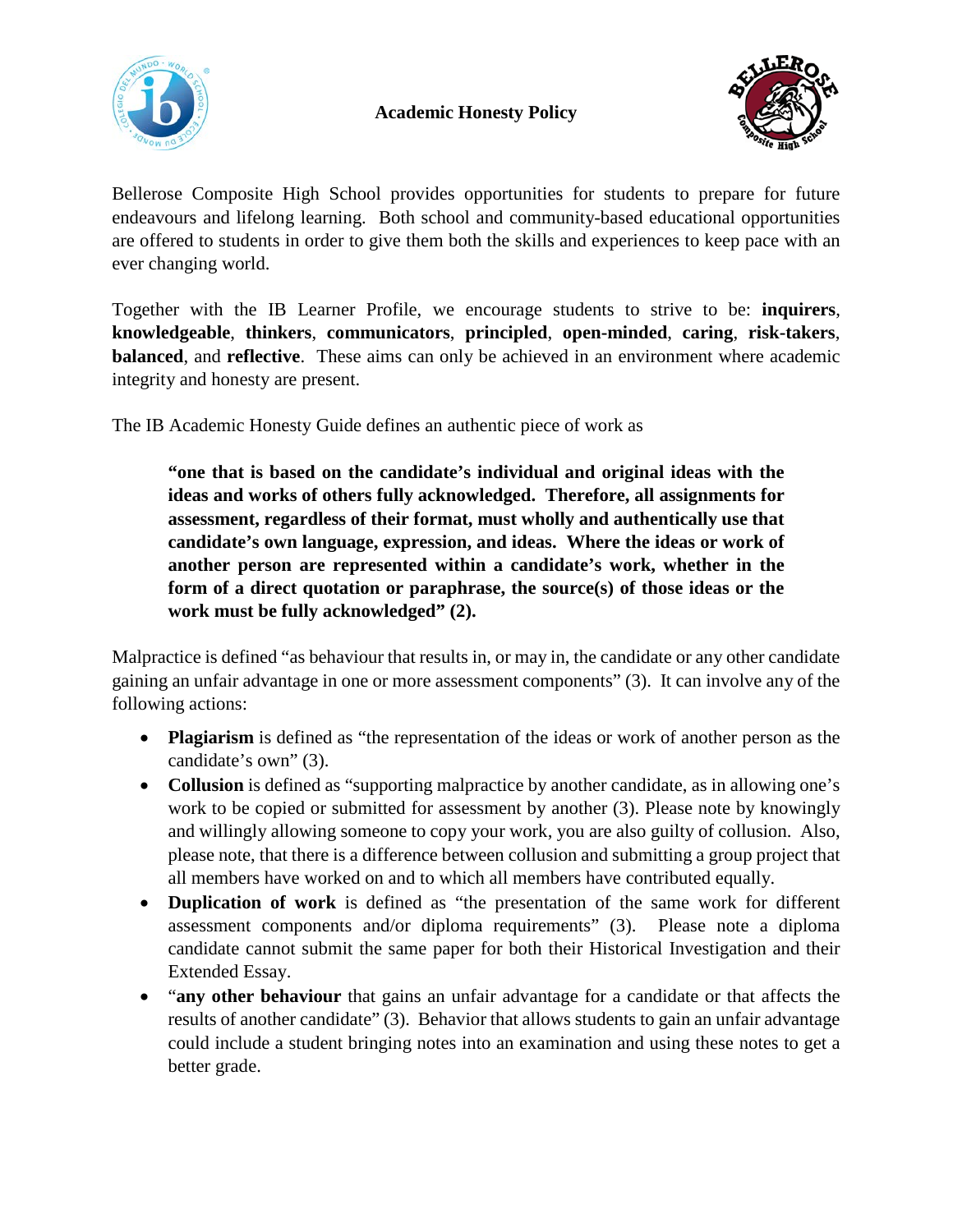



All staff at Bellerose Composite High School are here to help you with your questions regarding citation and referencing. We want all of our students to understand the concept of **intellectual property** which includes "patents, registered designs, trademarks, and copyright" (2). For example, a published author has a copyright for their book. If someone claims this author's ideas as their own, it is considered to be theft of that author's ideas.

A student must use citation when they are discussing an author's unique idea(s). There is a difference between a known fact and a unique idea.

**Fact**: Franklin Roosevelt died in April of 1945.

**Unique Idea**: "Inexperienced and insecure, Truman's adoption of an 'Iron Fist' approach caused a rift between the superpowers." This quotation is taken from the text The Cold War written by Steve Phillips with series editors Martin Collier and Erica Lewis.

**Paraphrase:** "Due to his own insecurity as a leader, Truman caused problems on a world scale because of his 'Iron Fist' approach." (Phillips, Collier, and Lewis must be acknowledged, because they are the sources of the original idea.)

Our two preferred methods of citation are APA (American Psychological Association) or MLA (Modern Language Association). These are the two citation methods that will be accepted for classroom work as well as IB assessments and examinations.

On the BCHS school web page. Students, at any time, can access information concerning correct referencing and citation by following these steps:

- 1. Click under "Helpful Information".
- 2. Go to "Library and Online Resources".
- 3. Click on "Destiny".
- 4. Once in "Destiny", a menu appears. In the menu is a section entitled *Under Citations*. In this section, students can choose to access the following links: **A Research Guide for Students, BibMe, Citation Machine, EasyBib, The University of Alberta – Plagiarism.**

In addition, in Microsoft Works, students may click the References tab and select either APA or MLA as their method of citation.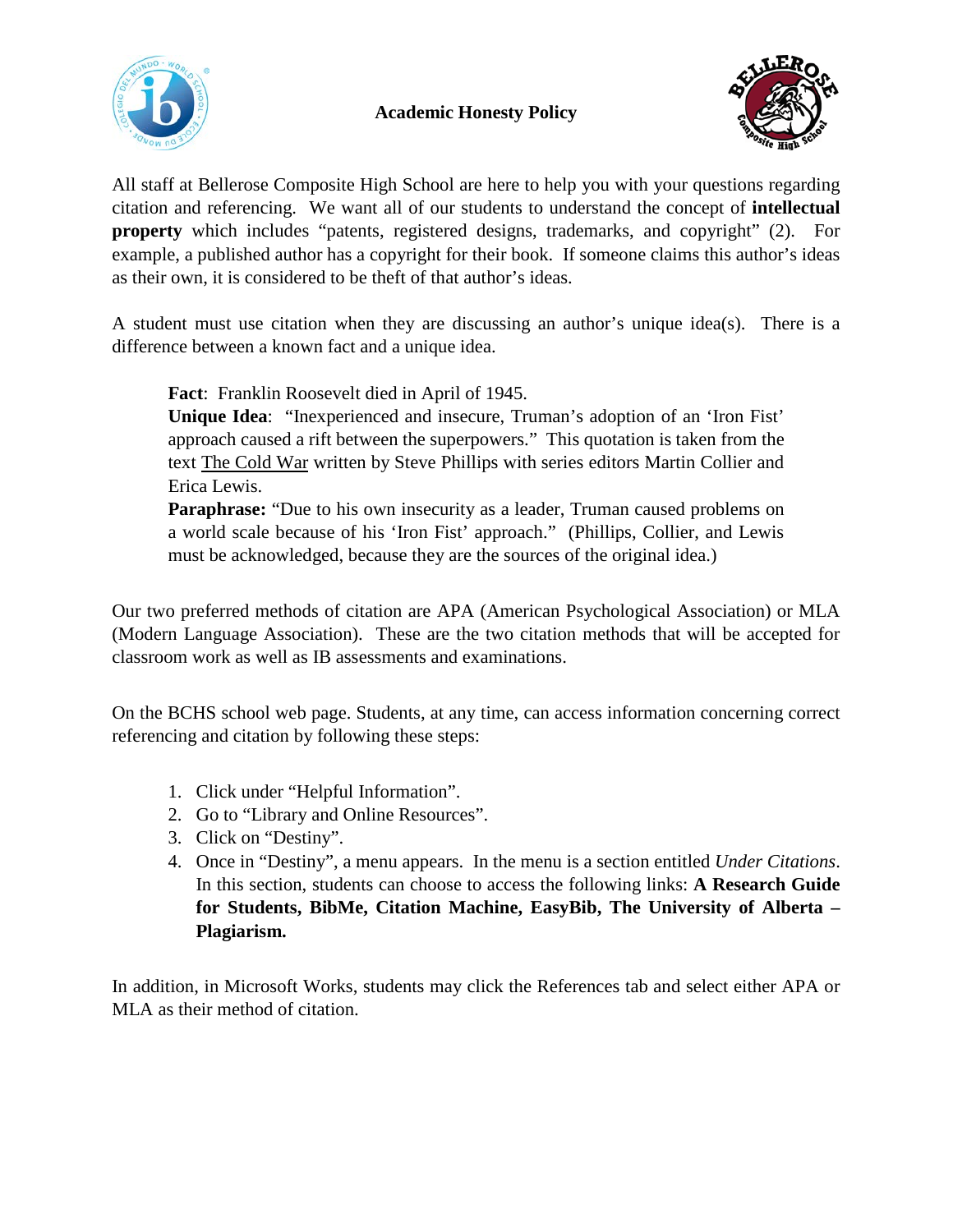

## **Academic Honesty Policy**



If a student makes the unfortunate decision to be academically dishonest, the following penalties at the school level will occur:

- 1. A mark of zero will be recorded for the student.
- 2. The student will be referred to the IB Coordinator at which time the student's parent/guardian will be contacted.
- 3. The student, parent/guardian, subject teacher, and the IB Coordinator will meet to discuss not only the academic dishonesty but also how and when the student will be given the opportunity to redo the assignment using correct citation and referencing. The initial mark of zero will not be changed unless the assignment is redone.

If a student is being academically dishonest during an exam situation, the same steps and penalties will occur.

If a further incident occurs regarding academic dishonesty, a mark of zero will be recorded, with no opportunity to redo the assignment. The student and their parent/guardian will be required to meet with the IB Coordinator.

Please be aware that IB conducts random checks for plagiarism; as well, examiners are experts in their fields and are well-versed in additional publications concerning their subject areas. At the IB level, if a student is suspected of academic dishonesty, an investigation will be launched and a final decision will be made by the final award committee. The IB policy for academic honesty states that if a candidate is found guilty of academic misconduct, "no grade will be awarded in the subjects concerned" (20).